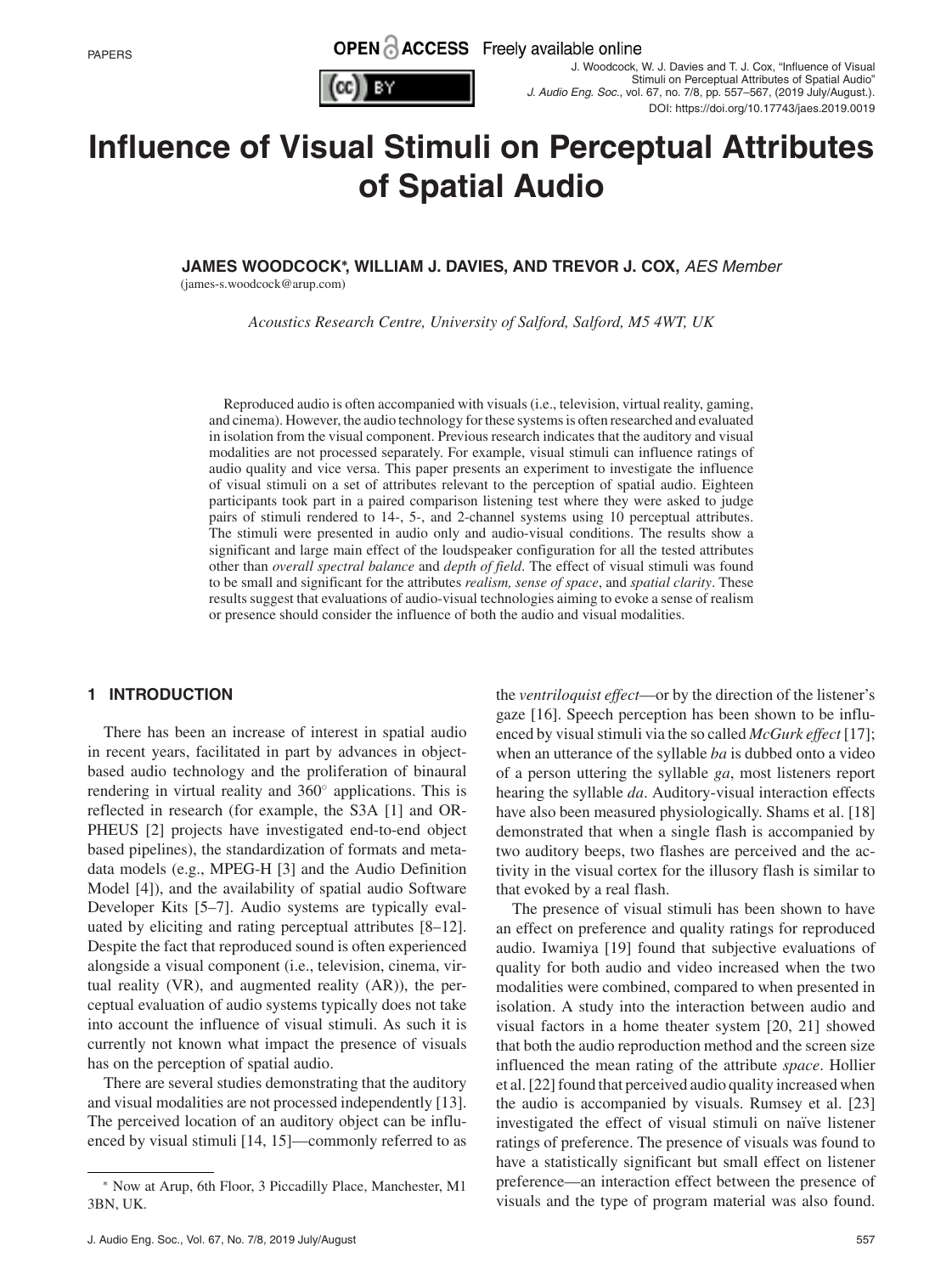Rojas et al. [24] investigated the effect of auditory stimuli on perceived visual fidelity in stereoscopic 3D and found that when white noise was presented concurrently with an image, ratings of visual fidelity were consistently reduced.

Interactions between the auditory and visual modalities have been studied in the context of music. Iwamiya [19] investigated the effects of matched and mismatched (i.e., videos with the "wrong" audio tracks) audio-visual content on the perception of music. Average ratings of congruence were found to be significantly higher for the matched stimuli than the mismatched stimuli. Platz and Kopiez [25] conducted a meta-analysis of studies into the influence of the visual modality on evaluations of music performance. Aggregating the results from 15 previous studies revealed that the influence of the visual component has a medium effect size (quantified using Cohen's *d*). Hendrickx et al. [26] conducted an experiment on audio-visual coherence during live music performances. In a perceptual evaluation of two different mixes of the same performance, it was found that listeners preferred the mix with audio-visual coherence when a video was presented but a spatially unconstrained mix when no video was presented.

Audio-visual interaction has also been investigated in the context of virtual environments. Doukakis et al. [27] investigated the trade-off in the allocation of computational resources between audio and visual rendering with respect to perceived quality of virtual environments. It was found that the visual component dominated quality ratings initially when the available resources were low, but the difference in importance between the two modalities decreased as the available computational resources increased. Riecke et al. [28] found that auditory stimuli can increase the perception of self-motion and presence in virtual environments.

The presence of visual stimuli has been found to influence the perception of soundscapes. Villon et al. [29] found that visuals of urban settings resulted in more negative ratings of soundscapes. Similarly, Hong and Jong [30] found that presenting images of vegetation significantly increased soundscape preference. Preis et al. [31] found significant differences in self reported comfort between reproduced soundscapes with and without a visual component. Visuals have also been found to have an effect on noise annoyance [32, 33] and the perceived effectiveness of noise barriers [34]. Conversely, Cain et al. [35] found that presenting urban soundscapes with and without visuals had no significant effect on semantic differential ratings of soundscape perception.

Considering the above, it is clear that there is an interaction between the auditory and visual modalities. This interaction can affect lower-level features such as localization [14, 15] and higher-level features such as preference [22, 23] and annoyance [32, 33]. Although presenting audio with a corresponding visual component has been shown to have an effect on preference for different audio reproduction methods, it is currently not known which perceptual attributes of spatial audio this affect.

There have been numerous studies that have aimed to elicit perceptual attributes for reproduced sound. These studies generally result in a non-orthogonal set of attributes

describing various timbral (such as clarity and coloration) and spatial (such as envelopment and horizontal width) perceptual attributes [36–41, 9, 10, 42]. A recent study by Francombe et al. [11, 12] systematically determined which perceptual attributes contribute to the listener preference of reproduced audio. The study included a wide range of reproduction methods including systems with height up to and including a 22.2 system. Groups of expert and nonexpert listeners took part in an elicitation experiment that resulted in two sets of attributes (one for each of the listener groups) covering a range of timbral and spatial attributes as well as higher-level attributes such as *realism* and *sense of space*. This attribute set is utilized in the present study (see Sec. 2.4).

This paper presents the results of a paired comparison attribute rating experiment that aims to address the research question *"Does the presence of visual stimuli influence perceptual attributes of spatial audio reproduced over loudspeakers?"* The following section describes the design and implementation of an experiment to address this question. Secs. 3 and 4 present the results of the experiment and discuss their implications. Finally, conclusions are presented in Sec. 5.

#### **2 METHOD**

#### **2.1 Participants**

Eighteen participants took part in the experiment. All of the participants were experienced in taking part in formal listening experiments and reported normal hearing at the time of the experiment. The mean age of the participants was 29.9 years (standard deviation 8.8). Ten participants were male, five participants were female, and three did not provide this information. Ethical approval for the experiment was obtained from the University of Salford Ethics Committee. The participants were paid £10 for their time.

#### **2.2 Apparatus**

The experiment took place in the audio booth at the University of Salford. This room consists of 18 Genelec 8030A loudspeakers (only 16 speakers were used in the experiment); 10 speakers are located in the horizontal plane (positioned at azimuths  $+0^\circ$ ,  $+30^\circ$ ,  $+45^\circ$ ,  $+90^\circ$ ,  $+135^\circ$ ,  $\pm 180^\circ$ ,  $-30^\circ$ ,  $-45^\circ$ ,  $-90^\circ$ ,  $-135^\circ$ ), 4 at approximately +30◦ elevation (positioned at azimuths +45◦, +135◦, −45◦, <sup>−</sup>135◦), and 4 at approximately <sup>−</sup>30*<sup>o</sup>* elevation (positioned at azimuths  $+45^\circ$ ,  $+135^\circ$ ,  $-45^\circ$ ,  $-135^\circ$ ). The speakers are 1.35 m from the center of the array. The reverberation time of the room is around 0.1 s. The level of the loudspeakers were adjusted to produce the same A-weighted equivalent sound level  $(L_{Aea})$  ( $\pm$  0.5 dB) for a pink noise signal at the central listening position.

Visuals were reproduced via a 42.5 inch Philips BBDL4330QL Full HD display, mounted on the front wall of the room. The size of the display was selected to conform with the recommendations in ITU-R BT.710-4 [43] for the viewing distance in the audio booth.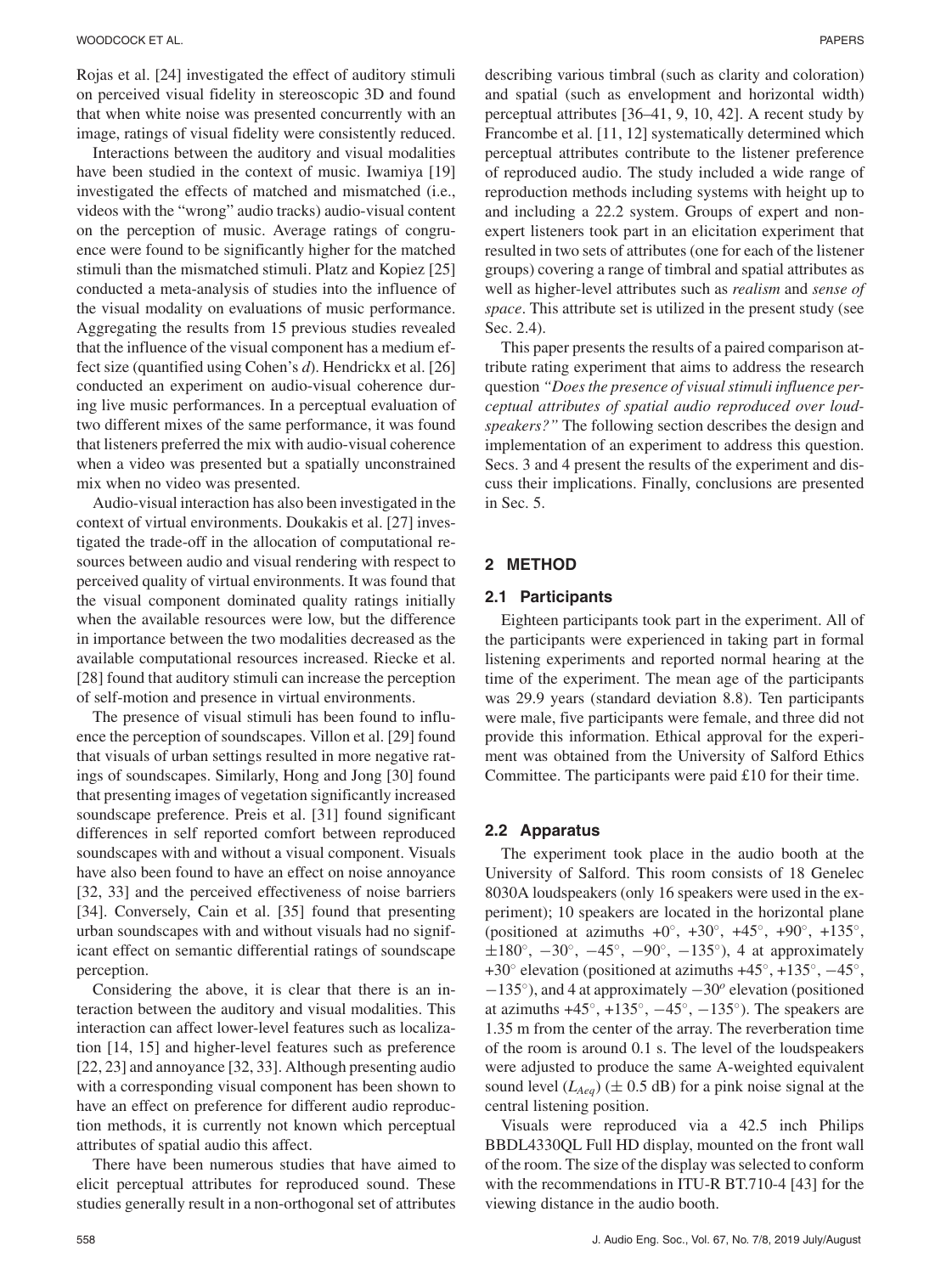





(a) Sintel

(c) Turning Forest

Fig. 1. Screenshots of the three program items used in the experiment.

## **2.3 Stimuli**

Three different program items were used in the experiment, each of which included accompanying moving visuals that were part of the original program. The program items were:

- Sintel, a CGI action movie. The scene consists of the protagonist fighting a dragon and contains action sounds and non-diegetic music. The scene contains no dialogue. The video contains a number of cuts, and there is a direct relationship between the diegetic sounds and the video. The length of the clip is 15 seconds.
- Footage from the BBC Proms. The scene consists of an orchestral performance. The video pans and cuts to different sections of the orchestra while the audio maintains a fixed perspective. The length of the clip is 16 seconds.
- The Turning Forest, a fixed viewpoint from a VR experience. The scene contains immersive background sound, action sounds, non-diegetic music, and narration. The video is an animated static shot of a forest, and there is no relationship between the diegetic sounds and the video. The length of the clip is 19 seconds.

The scenes were selected to provide a variety of different types of content. However, it should be noted that the selection of stimuli was partly limited by the availability of 3D audio content with accompanying visuals. The Sintel scene provided a stimulus where the audio and visual components were intended to be spatially coherent—each of the diegetic sounds in the scene had a corresponding visual counterpart. The BBC Proms scene provided a stimulus where the audio and visual components were spatially incoherent—the diegetic sounds in the scene had visual counterparts, but the video panned and cut to different parts of the orchestra while the audio remained static. The Turning Forest scene provided a stimulus where the diegetic sounds had no visual counterpart—the visual component in this scene was a shot of a forest where the only movement is falling leaves.

Screenshots of the visuals for each of the program items are shown in Fig. 1. Each of the stimuli were available in 22.2 format, allowing downmixes to multiple different speaker layouts to be created.

Three systems, composed of a subset of the speakers described in Sec. 2.2, were used in the test:

- Fourteen channel system<sup>1</sup>:  $M+000$ ,  $M-045$ ,  $M-090$ , M-135, M±180, M+135, M+090, M+045, B-045, B+045, U-045, U-135, U+135, U+045
- Five channel system: M+000, M-030, M-135, M+030, M+135
- Two channel system: M-030, M+030

This notation indicates whether the speaker is in the bottom (B), middle (M), or upper (U) layer of the reproduction system along with the azimuth in degrees.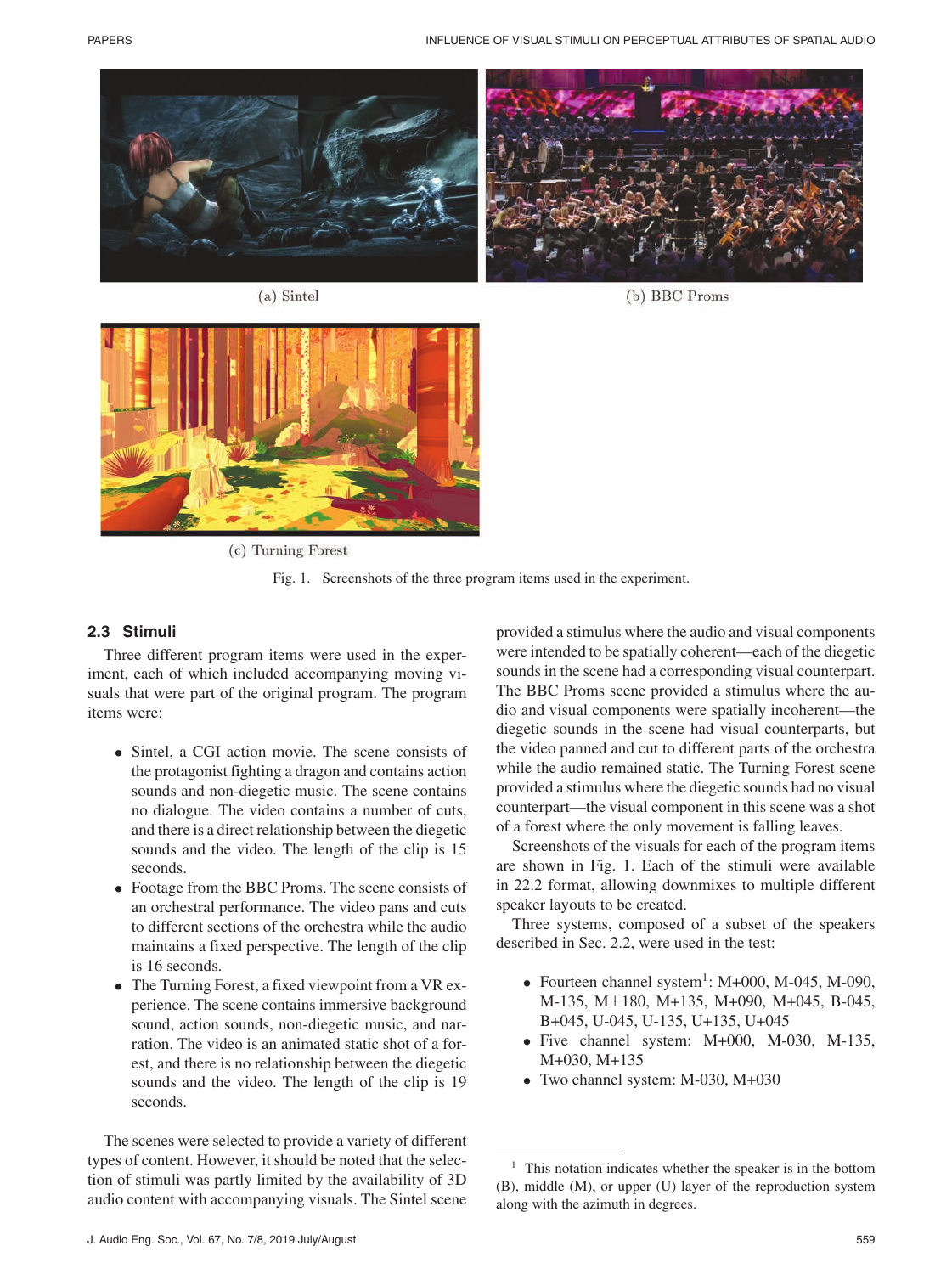The original 22.2 renders of the stimuli were downmixed using matrix methods to the 14-, 5-, and 2-channel systems using an adaptation of the coefficients presented in  $[44]^2$ . The program items were loudness matched using the multichannel extension described in Annex I of ITU-R 1770-2 [45]. For each program item in the test, the stimuli were presented to the participants with and without visuals for each speaker layout meaning that there were a total of six different conditions for each program item (three speaker layouts  $\times$  two visual conditions).

## **2.4 Test Protocol**

The listening test followed a paired comparison method. The method of paired comparisons is a widely used technique to measure the relative differences in the attributes of a set of objects—these attributes may be subjective (i.e., preference, annoyance, taste, smell) or objective (i.e., ranks of sports teams or number of citations to scientific journals). For subjective attributes, the method consists of presenting test participants with pairs of stimuli and asking them to select the stimulus that has more of the specified attributes. For example, participants could be presented with every possible pair of a set of sounds and, for each pair, asked to state which they prefer. Considering the small effect sizes found for the influence of visual stimuli in some of the previous literature (see Sec. 1), the paired comparison method was chosen over magnitude rating as it has been shown to provide a higher discrimination power between stimuli than magnitude rating tasks [46].

A separate paired comparison test was completed for each of the program items described in Sec. 2.3. Each participant completed the three tests in a random order. Participants were presented with every possible pair of the six stimuli within each program item (i.e., the three speaker layouts with and without a screen). Participants were instructed to look at the screen displaying the visuals whenever any audio was playing. After randomizing the order of the stimuli, pairs were presented according to a Ross series to ensure the greatest separation between pairs with common items [47].

For each pair of stimuli, participants were required to indicate relative differences between the pair of stimuli on 10 perceptual attributes. Definitions for the 10 attributes are given in Table 1. The attributes used in this study are informed by a systematic investigation conducted by Francombe et al. [11] into perceptual attributes for a range of audio systems (mono up to 22.2). Two sets of attributes were derived, one for expert listeners and one for nonexpert listeners. The attributes selected for use in this study are those that were used at greater than chance frequency in the study reported by Francombe et al. [11] by the expert listener group. The final attribute set consists of lower-level timbral and spatial features (i.e., *spectral balance, depth of field, horizontal width, spatial clarity, spectral clarity, and envelopment*) along with higher-level features (i.e.,*realism, spatial openness, sense of space, and spatial naturalness*).

Table 1. Definitions of attributes used in the listening experiment. The attributes and their definitions are derived from an elicitation experiment described in Francombe et al. [11].

| Attribute           | Definition                                                                                              |
|---------------------|---------------------------------------------------------------------------------------------------------|
| Spectral balance    | The magnitude of broad cuts and boosts<br>in the spectrum.                                              |
| Depth of field      | Perceived proximity of sources.                                                                         |
| Horizontal width    | 360 degree horizontal width.                                                                            |
| Spatial openness    | How claustrophobic the sound feels. The<br>proximity of the 3D sound field. A<br>sense of air/openness. |
| Spatial clarity     | Ease of localization of individual sources.                                                             |
| Sense of space      | The extent to which you feel you are in<br>the same space in which the<br>music/event was performed.    |
| Realism             | Overall, how realistic it sounds.                                                                       |
| Spectral clarity    | The ability to distinguish different<br>sources based on their spectral content<br>(timbre).            |
| Spatial naturalness | How natural the source position is within<br>the 3D image.                                              |
| Enveloping          | How immersed/enveloped you feel in the<br>sound field.                                                  |

The participants used the Max/MSP interface shown in Fig. 2 to complete the experiment. This was shown on a separate screen to the display showing the visual component of the stimuli. The participants were allowed to listen to the clips in each pair as many times as they wished. The clips started from the beginning whenever one of the "Play clips" buttons was selected.

#### **2.5 Analysis**

Generally, the outcome of a paired comparison test is a count matrix  $C_{i,k}$ . Given a set of *J* objects indexed by *j* and *k*:

$$
C_{j,k} = \begin{cases} n_{j,k} & j \neq k \\ 0 & j = k \end{cases}
$$
 (1)

where  $n_{j,k}$  is the number of times object *j* is selected over object *k* in a paired comparison test.

A common way of analyzing paired comparison data is the Bradley-Terry model [48] that models the probability that object *j* is selected over object *k*.

$$
P(j > k | \pi_j, \pi_k) = \frac{\pi_j}{\pi_j + \pi_k} \tag{2}
$$

where  $\pi_i$  and  $\pi_k$  are single figure scores for object *j* and object *k* on an interval scale for the attribute being assessed in the paired comparison ratings.

Assuming that  $C_{j,k}$  can be used to estimate  $P(j > k)$ , the scale parameters  $\pi_i$  and  $\pi_k$  can be estimated using a log-linear model [49]. The outcome of this model is a rank ordering of the stimuli on an interval scale. The *R* package *prefmod* [49] with the extension to the basic Bradley-Terry model that allows ties between pairs of objects was used to calculate  $C_{j,k}$  for each perceptual attribute.

<sup>2</sup> These coefficients are provided in the supporting material.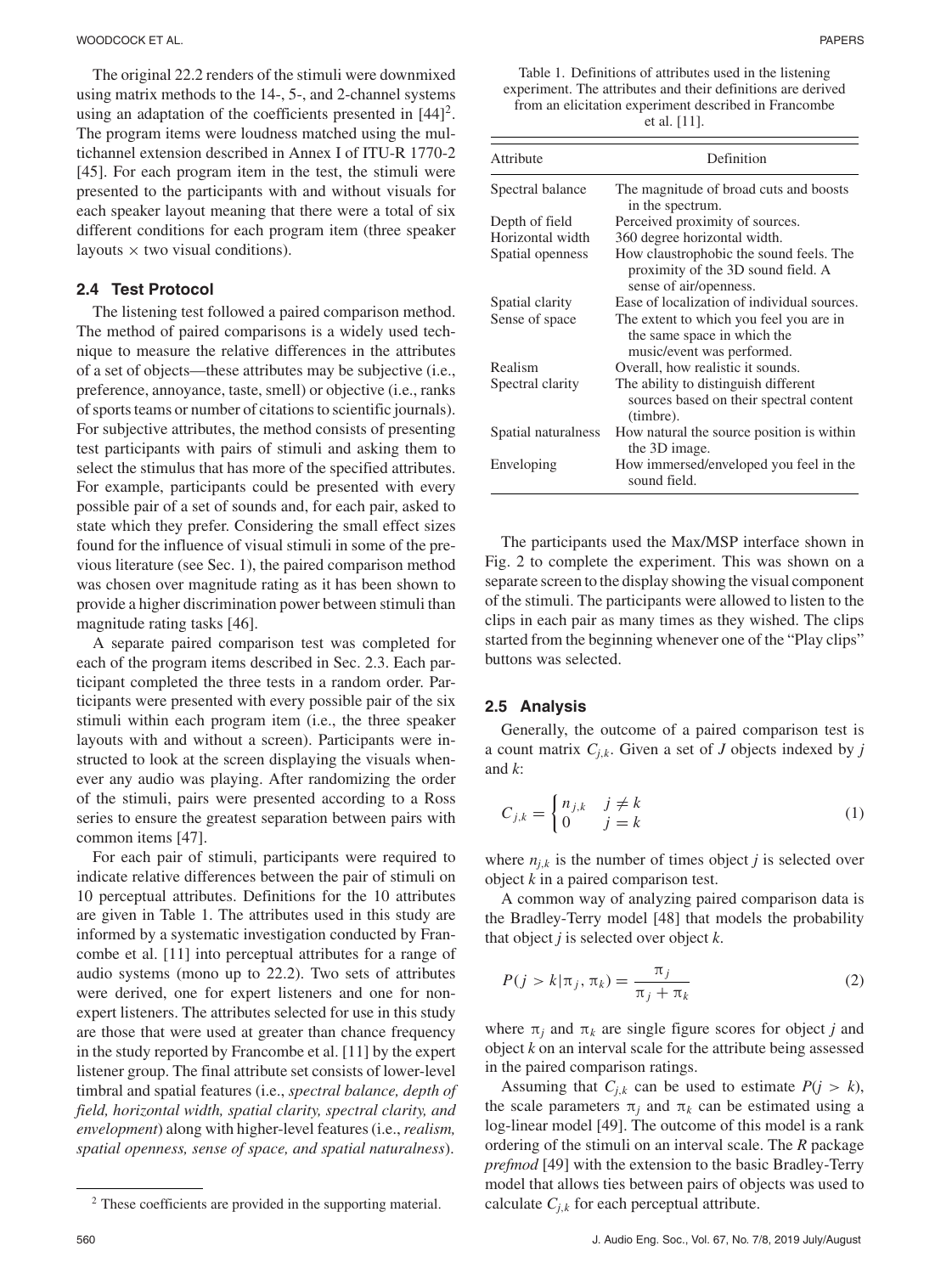

Fig. 2. Interface used in the listening test.

## **3 RESULTS**

This section presents the analysis and results from the experiment described in the previous section. In this section CLIP, ATTRIBUTE, and SYSTEM refer to variables that code the different program items, attributes, and systems used in the experiment respectively.

#### **3.1 Circular Errors**

Intra-participant consistency in paired comparison tests can be assessed using circular error rates [50]. A circular error occurs when a participant makes an inconsistent judgment on a triad of stimuli. For example, an inconsistency would occur if, for a given attribute, a participant were to judge stimulus  $A >$  stimulus B, stimulus B  $>$  stimulus C, and stimulus  $C >$  stimulus A.

Fig. 3 shows the percentage of circular errors for each participant, averaged over all attributes and broken down by CLIP. It can be seen from this figure that participants 3, 15, and 16 generated a higher proportion of circular errors than the other participants. However, they are generally less than 10% suggesting that the ratings made by these participants were still relatively consistent. In a loudness rating experiment, Parizet [50] found that participants with circular error percentages of up to 15% produced comparable results to participants with circular error percentages of less than 1%.

Shapiro-Wilks tests revealed that the circular errors within each level of ATTRIBUTE were not normally distributed. To investigate whether the percentage of circular errors depended on the attribute being rated, a Kruskal-Wallis test was conducted with the circular error percentage as the dependent variable and ATTRIBUTE as the inde-



Fig. 3. Percentage of circular errors for each participant, averaged over all attributes.

pendent variable. This analysis revealed a significant main effect of ATTRIBUTE  $(H(9) = 18.6, p < 0.05)$  on the circular error percentage, suggesting that the mean circular error percentage differed between attributes. Pairwise Wilcoxon signed rank tests with Bonferroni corrections showed a significantly higher percentage of circular errors for the attribute *depth of field* compared to the attributes *horizontal width, sense of space, and spatial openness* ( $p_{corrected}$  < 0.05). A significant difference in the percentage of circular errors was also observed between the attributes *sense of* space and *realism* ( $p_{corrected} < 0.05$ ).

To investigate whether the program item had a significant effect on the percentage of circular errors, a Kruskal-Wallis test was conducted with circular error as the dependent variable and CLIP as the independent variable. The test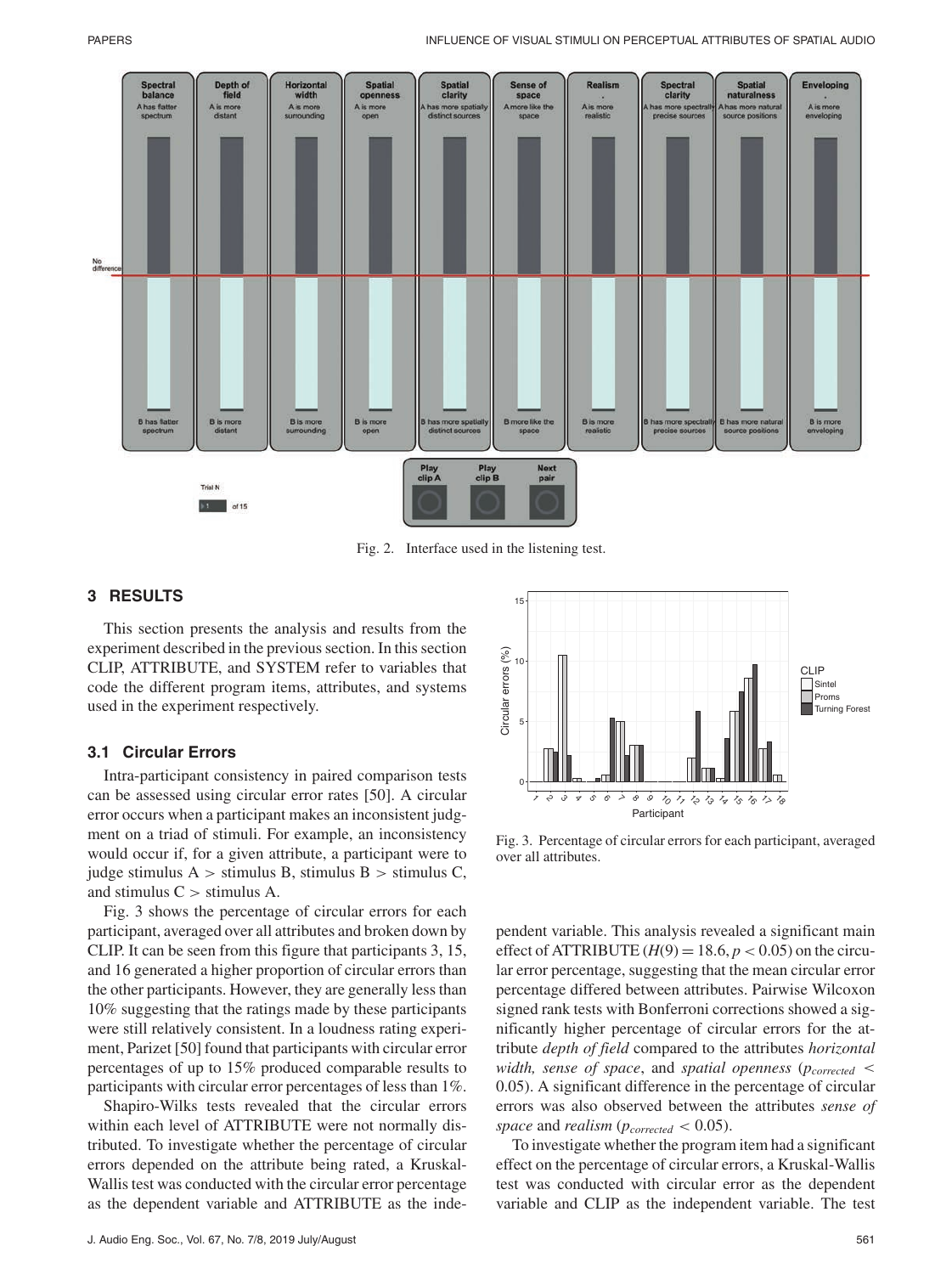

Fig. 4. Bradley-Terry scores for each attribute.

showed that CLIP did not have a significant effect on the percentage of circular errors  $(H(2) = 1.82, p = 0.40)$ .

#### **3.2 Bradley-Terry Scaling**

The paired comparison ratings were converted to attribute scores using the Bradley-Terry model described in Sec. 2.5. Fig. 4 shows the calculated scale values for each system for all of the attributes; these values are calculated over all three program items. In this figure, a higher value means that the system was judged to have more of the given attribute. Within each attribute, the rank order of the systems is generally consistent other than *overall spectral balance* and *depth of field*. As expected, the f14-channel system generally shows the highest value across all attributes, followed by the 5-channel system and the 2-channel system. There is little variation between the different system for the *overall spectral balance* and *depth of field* attributes. This is likely because all of the systems used the same types of loudspeaker positioned equidistant from the listener.

#### **3.3 Analysis of Individual Differences**

To enable an investigation into where significant differences in the attributes occur, attribute scores were calculated for each individual using the following equation:

$$
A_{j,s} = \frac{1}{N_j} \sum_{k \neq j} P_{j,k,s} \tag{3}
$$

where  $A_{j,s}$  is the single figure attribute rating for participant *s* and stimulus *j*,  $N_j$  is the number of times stimulus *j* was rated by participant *s*, and *Pj*,*k*,*<sup>s</sup>* is the paired com-

parison attribute rating for stimuli *j* and *k* for participant *s*. This method has been utilized previously in the estimation of single figure scores from paired comparison data when individual scores are required [46, 51]. This method of calculating the scale values also has the advantage of taking into account the magnitude of the ratings, whereas the Bradley-Terry scores presented in Sec. 3.2 only take into account which of the stimuli in the pair was selected as having more of a given attribute.

Shapiro-Wilks tests revealed that data in the 78% of conditions met the assumption of normality, therefore parametric statistics are used in the following analysis. For each of the attributes, a repeated measures ANOVA was conducted with within-subject factors of SYSTEM, CLIP, and SCREEN. For all of the attributes apart from *overall spectral balance* and *depth of field* a significant main effect of SYSTEM was found (*p* < 0.001) after Greenhouse-Geisser sphericity corrections were applied. The size of the effect of SYSTEM, judged by the generalized eta-squared  $(\eta_G^2)$ was large in all cases (mean  $\eta_G^2 = 0.61$ , standard devia $t$ tion = 0.08). A significant main effect of SCREEN was found for the attributes *sense of space*  $(F(1, 17) = 4.56)$ ,  $p < 0.05$ ,  $\eta_G^2 = 0.008$ ) and *realism* (*F*(1, 17) = 6.19, *p* < 0.05,  $\eta_G^2 = 0.014$ ). A significant interaction effect between SCREEN and CLIP was found for the attributes *sense of space* (*F*(2, 34) = 3.94, *p* < 0.05,  $n_G^2 = 0.009$ ) and *spatial*  $clarity$  ( $F(2, 34) = 3.95, p < 0.05, \eta_G^2 = 0.01$ ).

Fig. 5 shows the mean and 95% confidence intervals for the attributes where a significant effect of SCREEN was found. For the *realism* and *sense of space* attributes, it can be seen that when a screen is present there is a small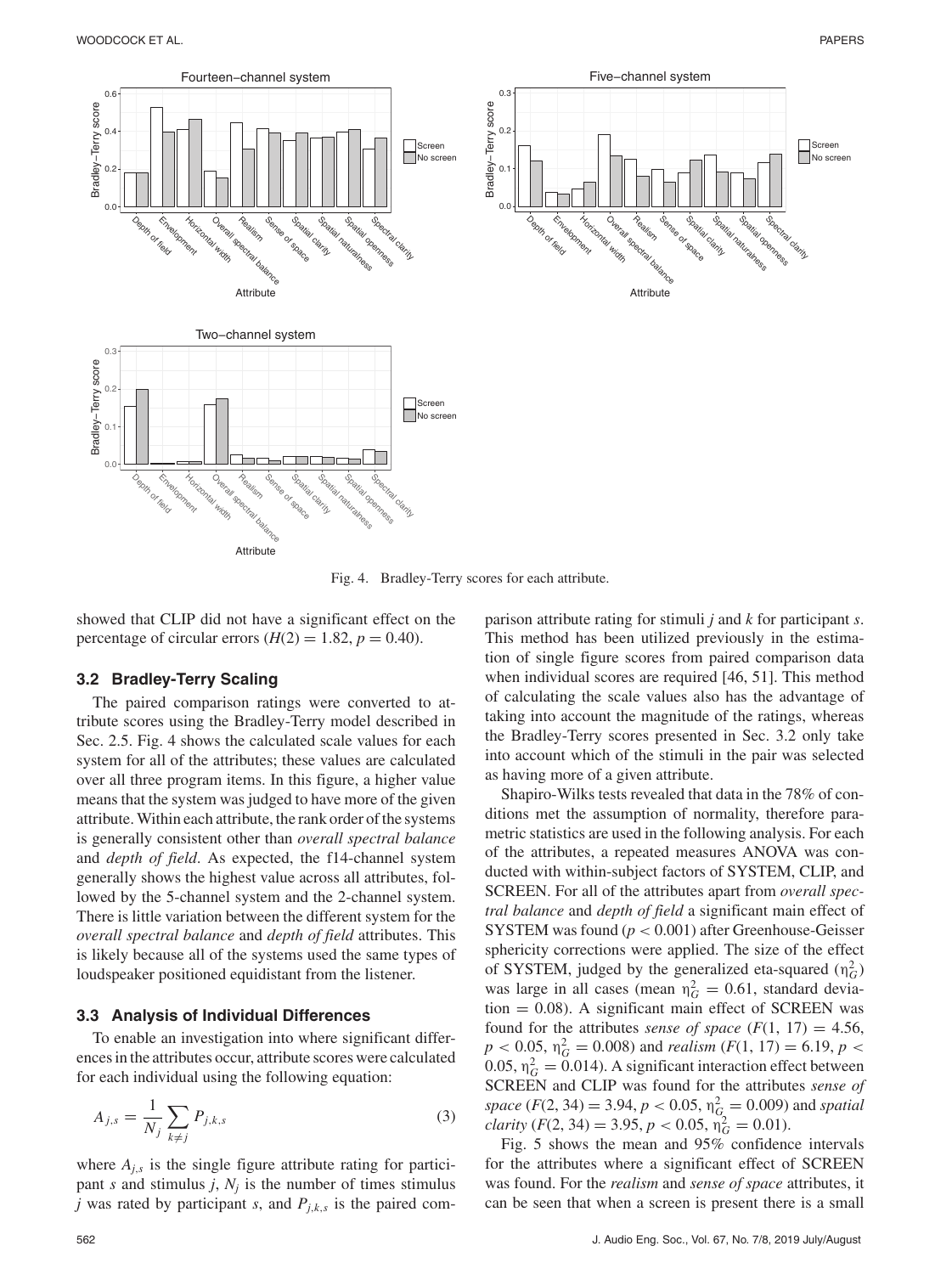

(c) Spatial clarity

Fig. 5. Mean and 95% confidence intervals for the attributes where a significant effect of SCREEN was found.

but significant increase in these attributes. For the *spatial clarity* attribute, when the screen is present there is a small but significant decrease in this attribute.

## **4 DISCUSSION**

The results presented above answer the research question posed in Sec. 1: *"Does the presence of visual stimuli influence perceptual attributes of spatial audio reproduced over loudspeakers?"* The ANOVA analyses in Sec. 3.3 suggests that the presence of visual stimuli has a significant effect on the perception of spatial audio. This finding is in agreement with the work conducted into the influence of visuals on audio preference and the work investigating the effect of visual stimuli on auditory perception outlined in Sec. 1.

The generalized eta squared  $(\eta_G^2)$  for the main effect of SCREEN on *sense of space* and *realism* suggests that this effect is relatively small [52] compared to the large main effect of SYSTEM. This finding can be observed in Fig. 5, which shows that the differences between systems is much larger than the differences within systems with and without a screen. The paired comparison methodology was selected because it allows a higher discrimination power than magnitude estimation [46]. However, because participants were able to directly compare the audio-visual and audio only conditions this may have led to the relatively small observed effect sizes. If the experiment were repeated using a single stimulus magnitude rating paradigm, the observed

J. Audio Eng. Soc., Vol. 67, No. 7/8, 2019 July/August 563

effect sizes may be larger. However, this may be to the detriment of inter- and intra- participant consistency meaning that a greater sample size may be needed.

A significant effect of SCREEN was found for the attributes *realism* and *sense of space* which both relate to the concept of presence. Presence is often used to assess user experience in virtual environments and gaming (e.g., [53]). Lombard and Ditton [54] state that one conceptualization of presence is "the degree to which a medium can produce seemingly accurate representations of objects, events, and people—representations that look, sound, and/or feel like the "real" thing." Another conceptualization of presence is that of transportation whereby the user is transported to another environment or the virtual environment is transported to the user [54]. These two conceptualizations of presence are well described by the attributes *realism* ("*overall, how realistic it sounds*") and *sense of space* ("*the extent to which you feel you are in the same space in which the music/event was performed*"), which were both found to be significantly affected by visual stimuli.

It is interesting to note that the attribute *spatial clarity* was significantly lowered by the presence of the screen. This attribute is defined as the "*ease of localization of individual sources.*" A possible explanation for this is that the screen is constrained to a viewing angle of around 30° whereas the 5- and 14-channel systems are able to reproduce sources 360◦ around the listener. This means that there is the possibility of an incongruity between the position of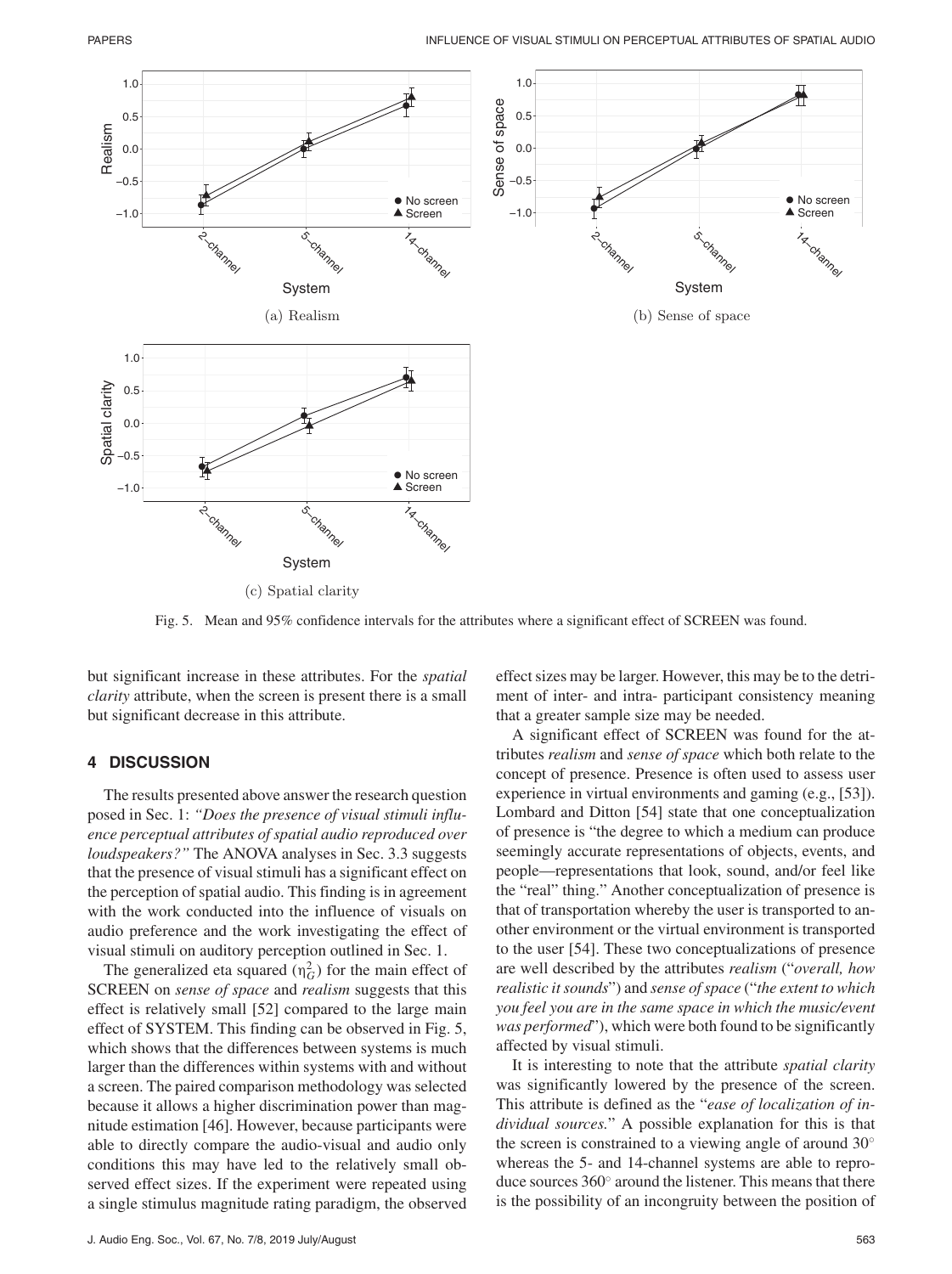visual sources on the screen and auditory sources that may lead to a degradation in spatial clarity. Future work could investigate the imbalance of audio and visual conditions by investigating the effect of the degree of visual immersion on the perception of audio-visual stimuli.

Understanding the impact of the presence of visual stimuli on the perception of reproduced audio could influence rendering strategies for object-based content. Object-based audio provides the opportunity to optimize rendering based on the target reproduction system, as well as contextual and situational factors regarding the reproduction environment and the listener. Knowledge of the influence of the presence of visual stimuli on the perception of spatial audio could therefore inform the development of rendering strategies that are dependent on whether or not the audio content is accompanied by visuals. Additionally, listener tracking could be used to determine whether or not the listener is currently looking at the screen, and the rendering could be adapted accordingly.

Increasingly, object-based audio renderers are available as part of VR and game development environments [55, 7, 6, 5]. The results presented in this paper suggest that visual stimuli could be used to mask the deficiencies of lower complexity audio rendering algorithms. Further work would be needed using VR reproduction as stimuli to quantify the extent to which this effect could be used. The findings also have implications for object-based audio where knowledge of the reproduction environment can be used to render content in different ways. This means that audio rendering could be adapted to compensate for the decrease in certain perceptual attributes when a screen is not present. Further work would be needed to understand how the parameters of an object-based audio renderer relate to these attributes.

Taken together, these results provide further evidence that multi-modal perceptual information is not processed independently [13]. That the visuals did not effect all of the tested attributes in the same way suggests that the interaction between the auditory and visual modalities is not a simple summation of the two perceptual channels. These findings suggest that audio technologies intended to be used in an audio-visual application should generally be evaluated alongside the intended visual component. However, no significant effect of visual stimuli was found for the lower-level timbral and spatial attributes that were tested. This suggests that if only lower-level spatial and timbral attributes such as spectral balance, envelopment, and clarity are being evaluated, the evaluation could be conducted without visual stimuli.

#### **5 CONCLUSION**

This study investigated the influence of visual stimuli on a range of perceptual attributes of spatial audio reproduction. Significant main effects were found for the loudspeaker configuration and the presence of visual stimuli. The effect of loudspeaker configuration was found to be large and significant for all of the tested attributes other than *overall spectral balance* and *depth of field*. The effect of visual stimuli was found to be small and significant for

the attributes *realism, sense of space*, and *spatial clarity*. The findings suggest that the presence of visuals do not influence lower-level timbral and spatial attributes such as spectral balance and envelopment, but do have an influence on higher-level attributes such as realism and sense of space. This suggests that the influence of visual stimuli may be context dependent and that evaluations of audiovisual technologies aiming to evoke a sense of realism or presence should take into account the influence of both the audio and visual modalities.

## **6 ACKNOWLEDGMENT**

The authors would like to thank Lara Harris for running the experiments and the participants. Thank you to Chris Pike from BBC R&D for providing the Turning Forest and Proms clips and Fraunhofer for providing the Sintel clip. This work was supported by the EPSRC program Grant S3A: Future Spatial Audio for an Immersive Listener Experience at Home (EP/L000539/1) and by the BBC Audio Research Partnership.

The experimental data underlying the findings are fully available without restriction, details are available from https://doi.org/10.17866/rd.salford.7932134. Due to copyright restrictions, the stimuli used in the listening experiments is not available from this link.

#### **7 REFERENCES**

[1] P. Coleman, A. Franck, J. Francombe, Q. Liu, T. de Campos, R. Hughes, D. Menzies, S. Galvez, Y. Tang, J. Woodcock, P. J. B. Jackson, F. Melchoir, C. Pike, F. M. Fazi, T. J. Cox, and A. Hilton, "An Audio-Visual System for Object-Based Audio: From Recording to Listening," *IEEE Transactions on Multimedia*, pp. 1919–1931 (2018 Jan.), doi:http://doi.org/10.1109/TMM.2018.2794780.

[2] M. Weitnauer, C. Baume, A. Silzle, N. Färber, O. Warusfel, N. Epain, T. Herberger, N. Färber, B. Duval, and N. Bogaards, "D2.2: Interim Reference Architecture Specification and Integration Report," Tech. rep., ORPHEUS public deliverable (2017), https://orpheus-audio.eu/publicdeliverables/.

[3] J. Herre, J. Hilpert, A. Kuntz, and J. Plogsties, "MPEG-H 3D Audio—The New Standard for Coding of Immersive Spatial Audio," *IEEE Selected Topics in Signal Processing*, vol. 9, no. 5, pp. 770–779 (2015 Aug.), doi: http://doi.org/10.1109/JSTSP.2015.2411578.

[4] ITU-R rec. BS.2076-1, "Audio Definition Model," ITU-R Broadcasting Service (Sound) Series (2017).

[5] "Google Resonance Audio," https://developers. google.com/resonance-audio/develop/overview, accessed: 2018-06-12.

[6] "Steam Audio," https://valvesoftware.github.io/ steam-audio/, accessed: 2018-06-12.

[7] "Unity User Manual (2018.1)/AudioNative Audio Plugin SDK/Audio Spatializer SDK," https:// docs.unity3d.com/Manual/AudioSpatializerSDK.html, accessed: 2018-06-12.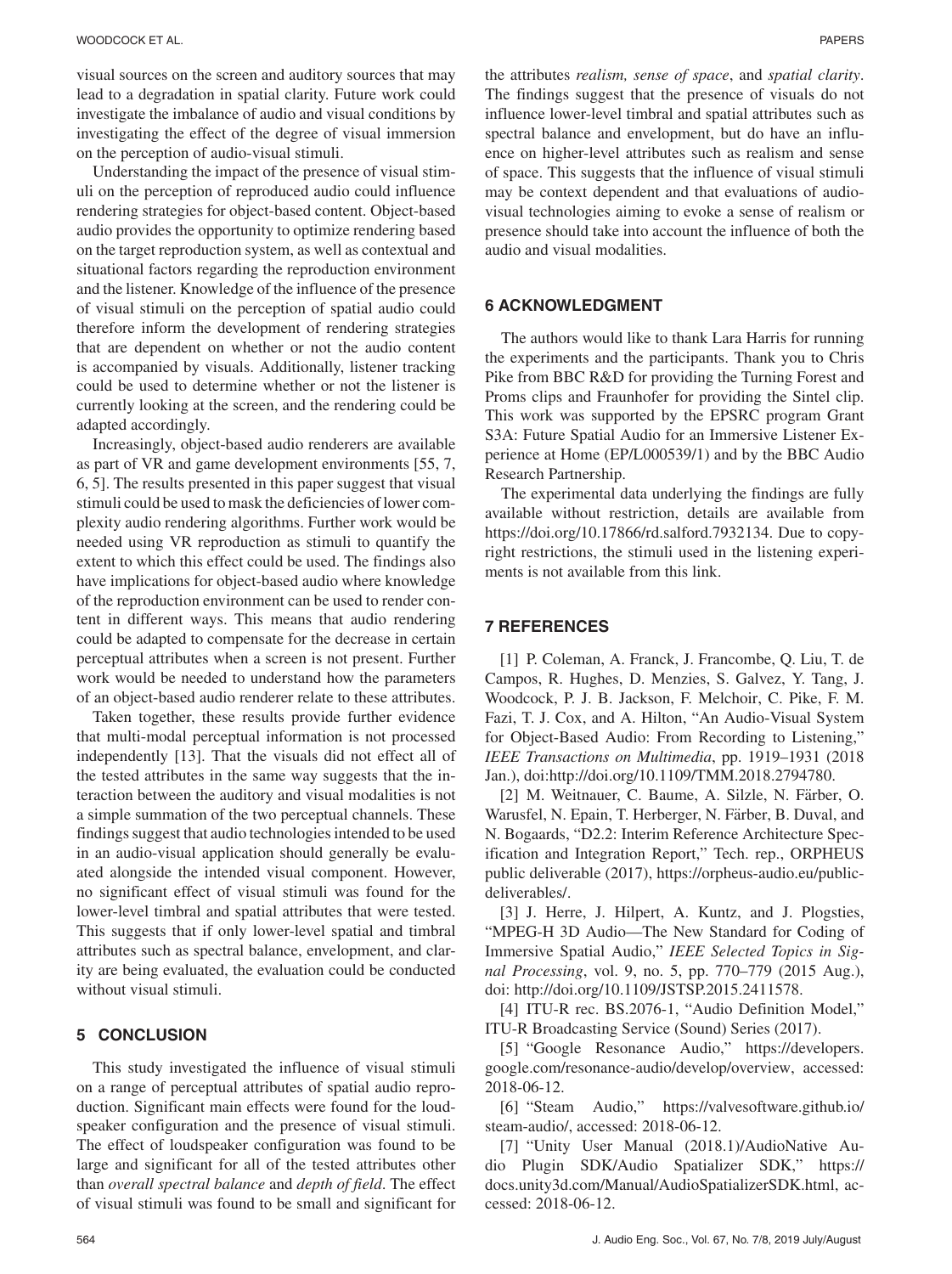[8] N. Zacharov and K. Koivuniemi, "Audio Descriptive Analysis & Mapping of Spatial Sound Displays," presented at the *2001 International Conference on Auditory Display* (2001).

[9] S. Choisel and F. Wickelmaier, "Extraction of Auditory Features and Elicitation of Attributes for the Assessment of Multichannel Reproduced Sound," *J. Audio Eng. Soc.*, vol. 54, pp. 815–826 (2006 Sep.).

[10] S. Choisel and F. Wickelmaier, "Evaluation of Multichannel Reproduced Sound: Scaling Auditory Attributes Underlying Listener Preference," *J. Acoust. Soc. Amer.*, vol. 121, no. 1, pp. 388–400 (2007 Jan.), doi:http://doi.org/10.1121/1.2385043.

[11] J. Francombe, T. Brookes, and R. Mason, "Evaluation of Spatial Audio Reproduction Methods (Part 1): Elicitation of Perceptual Differences," *J. Audio Eng. Soc.*, vol. 65, pp. 198–211 (2017 Mar.), http://doi.org/10.17743/jaes.2016.0070.

[12] J. Francombe, T. Brookes, R. Mason, and J. Woodcock, "Evaluation of Spatial Audio Reproduction Methods (Part 2): Analysis of Listener Preference," *J. Audio Eng. Soc.*, vol. 65, pp. 212–225 (2017 Mar.), doi:http://doi.org/10.17743/jaes.2016.0071.

[13] A. Kohlrausch and S. van de Par, "Audio-Visual Interaction in the Context of Multi-Media Applications," in *Communication Acoustics*, pp. 109–138 (Springer, 2005).

[14] S. Mateeff, J. Hohnsbein, and T. Noack, "Dynamic Visual Capture: Apparent Auditory Motion Induced by a Moving Visual Target," *Perception*, vol. 14, no. 6, pp. 721– 727 (1985 Dec.), doi:http://doi.org/10.1068/p140721.

[15] D. Alais and D. Burr, "The Ventriloquist Effect Results from Near-Optimal Bimodal Integration," *Current Biology*, vol. 14, no. 3, pp. 257–262 (2004 Feb.), doi:http://doi.org/10.1016/j.cub.2004.01.029.

[16] J. Lewald, "The Effect of Gaze Eccentricity on Perceived Sound Direction and its Relation to Visual Localization," *Hearing Research*, vol. 115, no. 1–2, pp. 206–216 (1998 Jan.), doi:http://doi.org/10.1016/S0378- 5955(97)00190-1.

[17] H. McGurk and J. MacDonald, "Hearing Lips and Seeing Voices," *Nature*, vol. 264, no. 5588, p. 746 (1976 Dec.), doi:http://doi.org/10.1038/264746a0.

[18] L. Shams, Y. Kamitani, S. Thompson, and S. Shimojo, "Sound Alters Visual Evoked Potentials in Humans," *Neuroreport*, vol. 12, no. 17, pp. 3849–3852 (2001 Dec.).

[19] S.-I. Iwamiya, "Interactions between Auditory and Visual Processing when Listening to Music in an Audiovisual Context: 1. Matching 2. Audio Quality." *Psychomusicology: A Journal of Research in Music Cognition*, vol. 13, no. 1-2, p. 133 (1994), doi:http://doi.org/10.1037/ h0094098.

[20] W. Woszczyk, S. Bech, and V. Hansen, "Interaction between Audio-Visual Factors in a Home Theater System: Definition of Subjective Attributes," presented at the *99th Convention of the Audio Engineering Society* (1995 Oct.), convention paper 4096.

[21] S. Bech, V. Hansen, and W. Woszczyk, "Interaction between Audio-Visual Factors in a Home Theater System: Experimental Results," presented at the *99th Convention*

*of the Audio Engineering Society* (1995 Oct.), convention paper 4133.

[22] M. P. Hollier and R. Voelcker, "Objective Performance Assessment: Video Quality as an Influence on Audio Perception," presented at the *103rd Convention of the Audio Engineering Society* (1997 Sep.), convention paper 4590.

[23] F. Rumsey, S. Zielinski, R. Kassier, and S. Bech, "Relationships between Experienced Listener Ratings of Multichannel Audio Quality and Naïve Listener Preferences," *J. Acoust. Soc. Amer.*, vol. 117, no. 6, pp. 3832–3840 (2005 May), doi:http://doi.org/10.1121/1.1904305.

[24] D. Rojas, B. Kapralos, A. Hogue, K. Collins, L. Nacke, S. Cristancho, C. Conati, and A. Dubrowski, "The Effect of Sound on Visual Fidelity Perception in Stereoscopic 3-D," *IEEE Transactions on Cybernetics*, vol. 43, no. 6, pp. 1572–1583 (2013 Dec.), doi:http://doi.org/10.1109/TCYB.2013.2269712.

[25] F. Platz and R. Kopiez, "When the Eye Listens: A Meta-Analysis of How Audio-Visual Presentation Enhances the Appreciation of Music Performance," *Music Perception: An Interdisciplinary Journal*, vol. 30, no. 1, pp. 71–83 (2012 Sep.), doi:http://doi.org/10.1525/ mp.2012.30.1.71.

[26] E. Hendrickx, J. Palacino, V. Koehl, F. Changenet, E. Corteel, and M. Paquier, "Should Sound and Image Be Coherent during Live Performances?" presented at the *2018 AES International Conference on Spatial Reproduction-Aesthetics and Science* (2018 July), conference paper 11-2.

[27] E. Doukakis, K. Debattista, C. Harvey, T. Bashford-Rogers, and A. Chalmers, "Audiovisual Resource Allocation for Bimodal Virtual Environments," *Computer Graphics Forum*, vol. 37, no. 1, pp. 172–183 (2018 Feb.), doi:http://doi.org/10.1111/cgf.13258.

[28] B. E. Riecke, A. Väljamäe, and J. Schulte-Pelkum, "Moving Sounds Enhance the Visually-Induced Self-Motion Illusion (Circular Vection) in Virtual Reality," *ACM Transactions on Applied Perception (TAP)*, vol. 6, no. 2, p. 7 (2009 Feb.), doi:http://doi.org/10.1145/1498700.1498701.

[29] S. Viollon, C. Lavandier, and C. Drake, "Influence of Visual Setting on Sound Ratings in an Urban Environment," *Applied Acoustics*, vol. 63, no. 5, pp. 493– 511 (2002 May), doi:http://doi.org/10.1016/S0003- 682X(01)00053-6.

[30] J. Y. Hong and J. Y. Jeon, "Designing Sound and Visual Components for Enhancement of Urban Soundscapes," *J. Acoust. Soc. Amer.*, vol. 134, no. 3, pp. 2026–2036 (2013 Aug.), doi:http://doi.org/10.1121/1.4817924.

[31] A. Preis, J. Kociński, H. Hafke-Dys, and M. Wrzosek, "Audio-Visual Interactions in Environment Assessment," *Science of the Total Environment*, vol. 523, pp. 191–200 (2015 Aug.), doi:http://doi.org/10.1016/ j.scitotenv.2015.03.128.

[32] Z. Bangjun, S. Lili, and D. Guoqing, "The Influence of the Visibility of the Source on the Subjective Annoyance due to its Noise," *Applied Acoustics*, vol. 64, no. 12, pp. 1205–1215 (2003 Dec.), doi:http://doi.org/10.1016/S0003-682X(03)00074-4.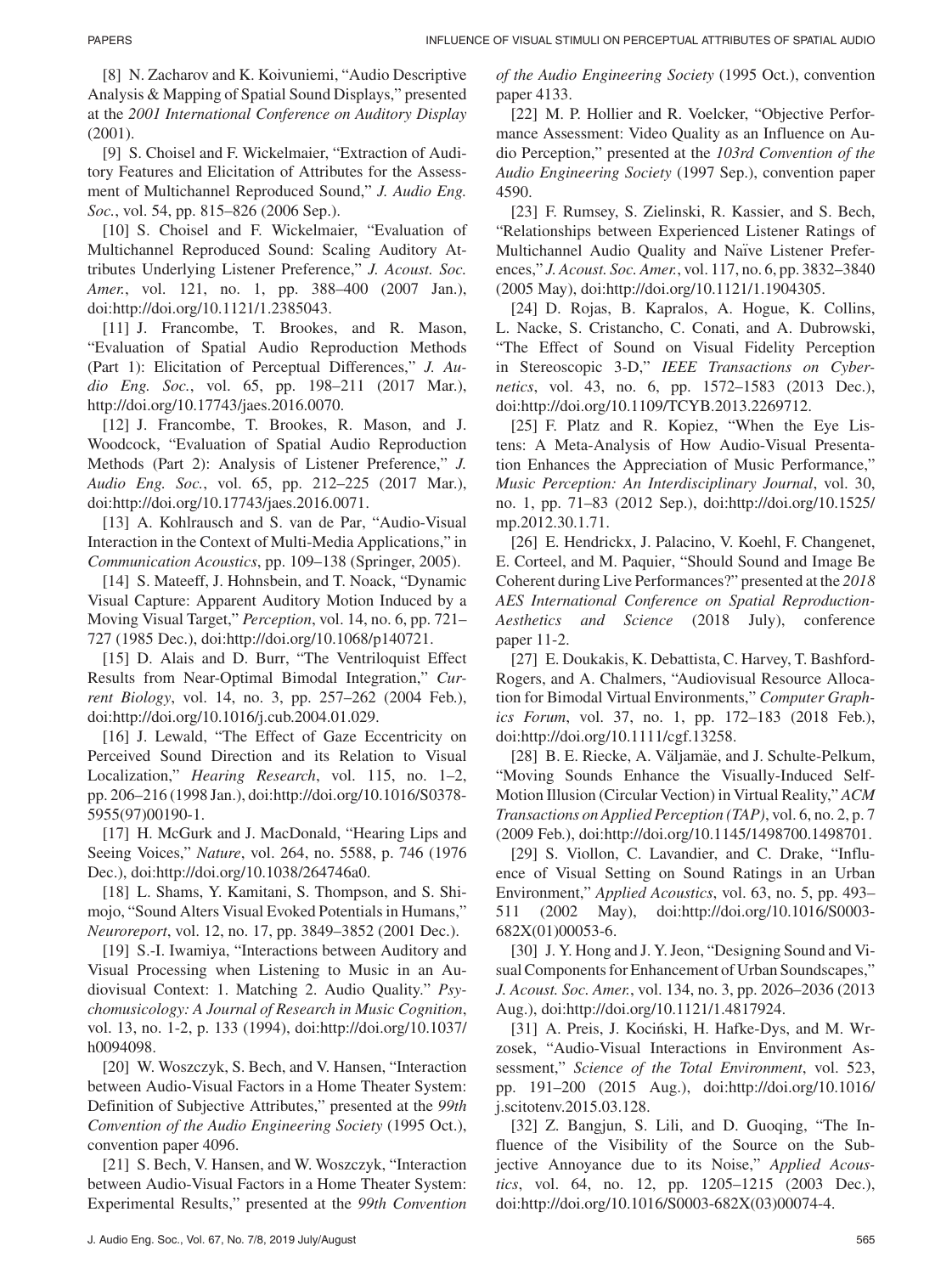[33] L. Maffei, M. Masullo, F. Aletta, and M. Di Gabriele, "The Influence of Visual Characteristics of Barriers on Railway Noise Perception," *Science of the Total Environment*, vol. 445, pp. 41–47 (2013 Feb.), doi:http://doi.org/ 10.1016/j.scitotenv.2012.12.025.

[34] J. Y. Hong and J. Y. Jeon, "The Effects of Audio-Visual Factors on Perceptions of Environmental Noise Barrier Performance," *Landscape and Urban Planning*, vol. 125, pp. 28–37 (2014 May), doi:http://doi.org/10.1016/ j.landurbplan.2014.02.001.

[35] R. Cain, P. Jennings, and J. Poxon, "The Development and Application of the Emotional Dimensions of a Soundscape," *Applied Acoustics*, vol. 74, no. 2, pp. 232– 239 (2013 Feb.), doi:http://doi.org/10.1016/j.apacoust. 2011.11.006.

[36] T. Letowski, "Sound Quality Assessment: Concepts and Criteria," presented at the *87th Convention of the Audio Engineering Society* (1989 Oct.), convention paper 2825.

[37] F. Rumsey, S. Zieliński, R. Kassier, and S. Bech, "On the Relative Importance of Spatial and Timbral Fidelities in Judgments of Degraded Multichannel Audio Quality," *J. Acoust. Soc. Amer.*, vol. 118, no. 2, pp. 968–976 (2005 Aug.), doi:http://doi.org/10.1121/1.1945368.

[38] N. Zacharov and K. Koivuniemi, "Unravelling the Perception of Spatial Sound Reproduction: Analysis & External Preference Mapping," presented at the *111th Convention of the Audio Engineering Society* (2001 Nov.), convention paper 5423.

[39] N. Zacharov and K. Koivuniemi, "Unravelling the Perception of Spatial Sound Reproduction: Language Development, Verbal Protocol Analysis and Listener Training," presented at the *111th Convention of the Audio Engineering Society* (2001 Nov.), convention paper 5424.

[40] N. Zacharov and K. Koivuniemi, "Unraveling the Perception of Spatial Sound Reproduction: Techniques and Experimental Design," presented at the *AES 19th International Conference: Surround Sound-Techniques, Technology, and Perception* (2001 Jun.), conference paper 1929.

[41] C. Guastavino and B. Katz, "Perceptual Evaluation of Multi-Dimensional Spatial Audio Reproduction," *J. Acoust. Soc. Amer.*, vol. 116, no. 2, pp. 1105–1115 (2004 Aug.), doi:http://doi.org/10.1121/1.1763973.

[42] A. Lindau, V. Erbes, S. Lepa, H. Maempel, F. Brinkman, and S. Weinzierl, "A Spatial Audio Quality Inventory (SAQI)," *Acta Acustica united with Acustica*, vol. 100, no. 5, pp. 984–994 (2014 Sep./Oct.), doi:http://doi.org/10.3813/AAA.918778.

[43] Rec. ITU-R BT.710-4, "Subjective assessment methods for image quality in high-definition television" (1998).

[44] T. Sugimoto, S. Oode, and Y. Nakayama, "Downmixing Method for 22.2 Multichannel Sound Signal in 8K Super Hi-Vision Broadcasting," *J. Audio Eng. Soc.*, vol. 63, pp. 590–599 (2015 Jul./Aug.), doi:http://doi.org/ 10.17743/jaes.2015.0062.

[45] Rec. ITU-R BS.1770-4, "Algorithms to measure audio programme loudness and true-peak audio level" (2015).

[46] E. Parizet, N. Hamzaoui, and G. Sabatie, "Comparison of Some Listening Test Methods: A Case Study," *Acta Acustica united with Acustica*, vol. 91, no. 2, pp. 356–364 (2005 Mar./Apr.).

[47] H. A. David, *The Method of Paired Comparisons*, vol. 12 (London, 1963).

[48] R. A. Bradley and M. E. Terry, "Rank Analysis of Incomplete Block Designs: I. The Method of Paired Comparisons," *Biometrika*, vol. 39, no. 3/4, pp. 324–345 (1952 Dec.), doi:http://doi.org/10.2307/2334029.

[49] R. Hatzinger, R. Dittrich, et al., "Prefmod: An R Package for Modeling Preferences Based on Paired Comparisons, Rankings, or Ratings," *J. Statistical Software*, vol. 48, no. 10, pp. 1–31 (2012 May).

[50] E. Parizet, "Paired Comparison Listening Tests and Circular Error Rates," *Acta Acustica united with Acustica*, vol. 88, no. 4, pp. 594–598 (2002 Jul./Aug.).

[51] J. Woodcock, A. Moorhouse, and D. Waddington, "A Multidimensional Evaluation of the Perception and Annoyance Caused by Railway Induced Groundborne Vibration," *Acta Acustica united with Acustica*, vol. 100, no. 4, pp. 614–627 (2014 Jul./Aug.), doi:http://doi.org/10.3813/AAA.918741.

[52] R. Bakeman, "Recommended Effect Size Statistics for Repeated Measures Designs," *Behavior Research Methods*, vol. 37, no. 3, pp. 379–384 (2005 Aug.), doi:http://doi.org/10.3758/BF03192707.

[53] J. Takatalo, T. Kawai, J. Kaistinen, G. Nyman, and J. Hakkinen, "User Experience in 3D Stereoscopic Games," ¨ *Media Psychology*, vol. 14, no. 4, pp. 387–414 (2011 Dec.), doi:http://doi.org/10.1080/15213269.2011.620538.

[54] M. Lombard and T. Ditton, "At the Heart of it All: The Concept of Presence," *J. Computer-Mediated Comm.*, vol. 3, no. 2 (1997 Sep.), doi:http://doi.org/10.1111/j.1083- 6101.1997.tb00072.x.

[55] T. Scudiero, "Graphical Processing Units (GPU)- Accelerated Acoustic Simulation for Interactive Experiences," *J. Acoust. Soc. Amer.*, vol. 141, no. 5, pp. 3455–3455 (2017 Jun.), doi:http://doi.org/10.1121/1.4987165.